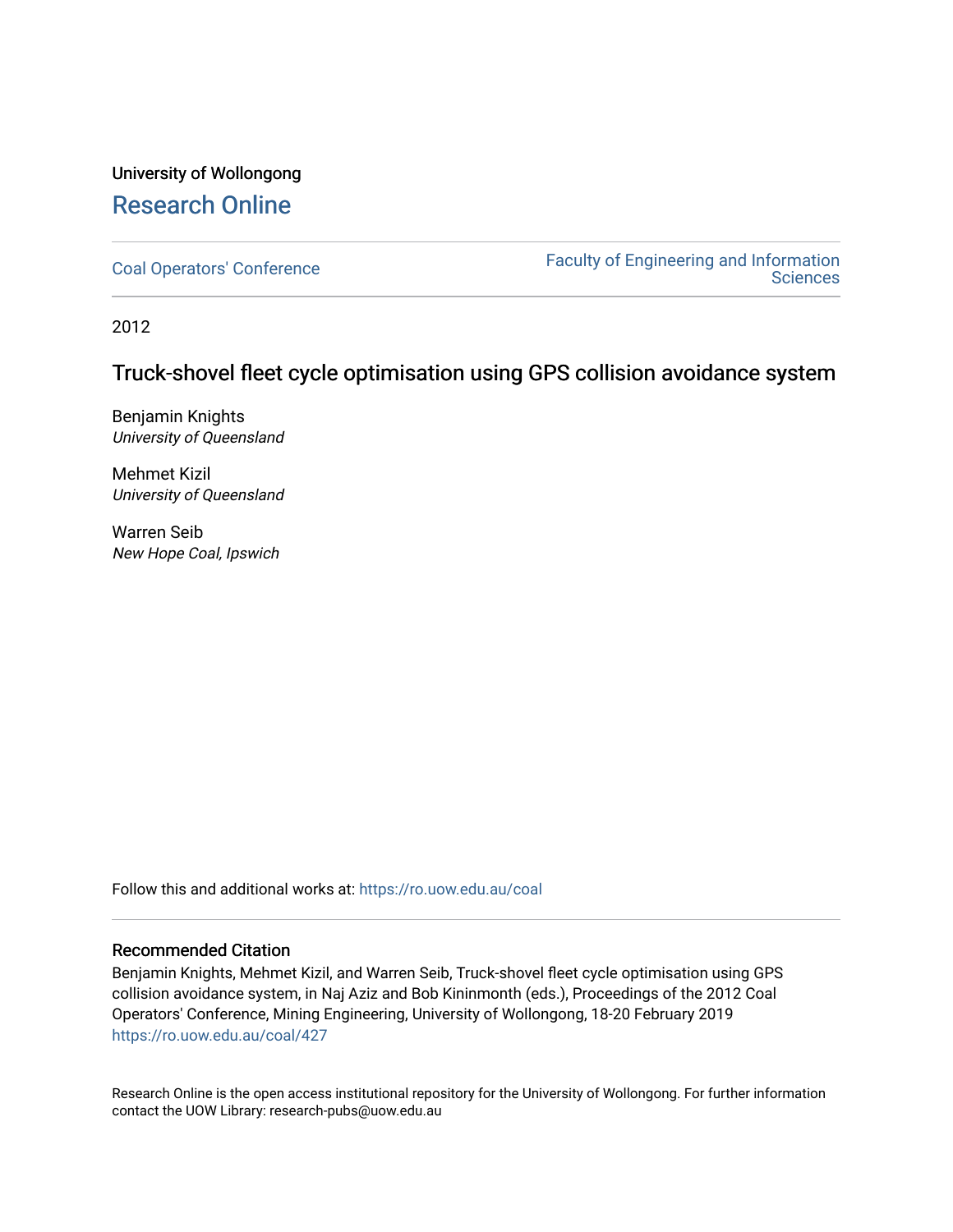# **TRUCK-SHOVEL FLEET CYCLE OPTIMISATION USING GPS COLLISION AVOIDANCE SYSTEM**

# **Benjamin D Knights<sup>1</sup> , Mehmet S Kizil<sup>1</sup> and Warren Seib<sup>2</sup>**

*ABSTRACT:* Truck-Shovel operations in surface mines involve high costs. Fleet management systems can provide a tool to improve fleet availability, utilisation and productivity, thereby reducing those costs. However, these systems are expensive to install. Stop-Watch time and motion studies provide a cheaper alternative. They can be undertaken on any segment of the haul cycle to provide accurate timing data, as well as observations on operator performance but are very time consuming and do not provide continuous monitoring of a fleet.

This paper provides an analysis of an alternative option; using a GPS collision avoidance system for truck-shovel fleet cycle optimisation. A case study was undertaken based on an operating mine in South-east Queensland using a commercially available GPS collision avoidance system. The approach was to use the GPS collision avoidance system to collect the truck positioning, speed, and timing data, which is automatically recorded as part of its normal function then to apply this information in a conventional time and motion study. This was combined with production loading data to provide some additional performance indicators. The methodology for using in a truck-shovel fleet cycle optimisation is discussed and the results from the case study are presented. Finally, the applicability of this approach is evaluated.

#### **INTRODUCTION**

Truck-shovel cycle optimisations are commonly performed to increase productivity, reduce costs and generally improve the profitability of the mobile assets at a mine. This task is most often performed by a fleet management system. These systems incorporate timing and positioning data, payload data, maintenance information, operator details and other pertinent information. They can perform detailed optimisation analysis with very little input from other systems or operators; however they are very expensive. Stop-watch studies provide a much cheaper alternative to a fleet management analysis. Using a stop-watch, accurate timing data and many field observations can be obtained for little to no upfront cost. However these studies can require extra inputs from other systems and are time consuming. Furthermore, such studies are conducted over a limited field and time of observation, not the full production system.

This paper looks at an alternative option to these two types of optimisation analysis; using a GPS Collision Avoidance System (CAS). These systems provide a data recording function that is used as part of their incident play-back feature. Data includes positioning, timing, speed, heading, number of satellites and alarms. A case-study into the effectiveness of such systems was undertaken at an operating coal mine in south-east Queensland. Presented in this paper are the results of that study, including the methodology and an evaluation of their applicability.

#### **TIME AND MOTION STUDIES**

The focus of a time and motion study is to provide feedback on a system"s performance by highlighting good and bad practices within the system that can then lead to overall improvements. The process is usually undertaken multiple times during the life of that system to continue the improvement of operational practices.

#### **Methodology overview**

Niebel (1988) generally accepted as the father of time and motion studies stated that undertaking a time and motion study should generally follow these steps:

l

*<sup>1</sup> The University of Queensland, School of Mechanical and Mining Engineering, Brisbane QLD 4072; Contact: Mehmet Kizil, Email: m.kizil@uq.edu.au, Tel: mob-0405 440 344*

*<sup>2</sup> New Hope Coal, Ipswich QLD 4305*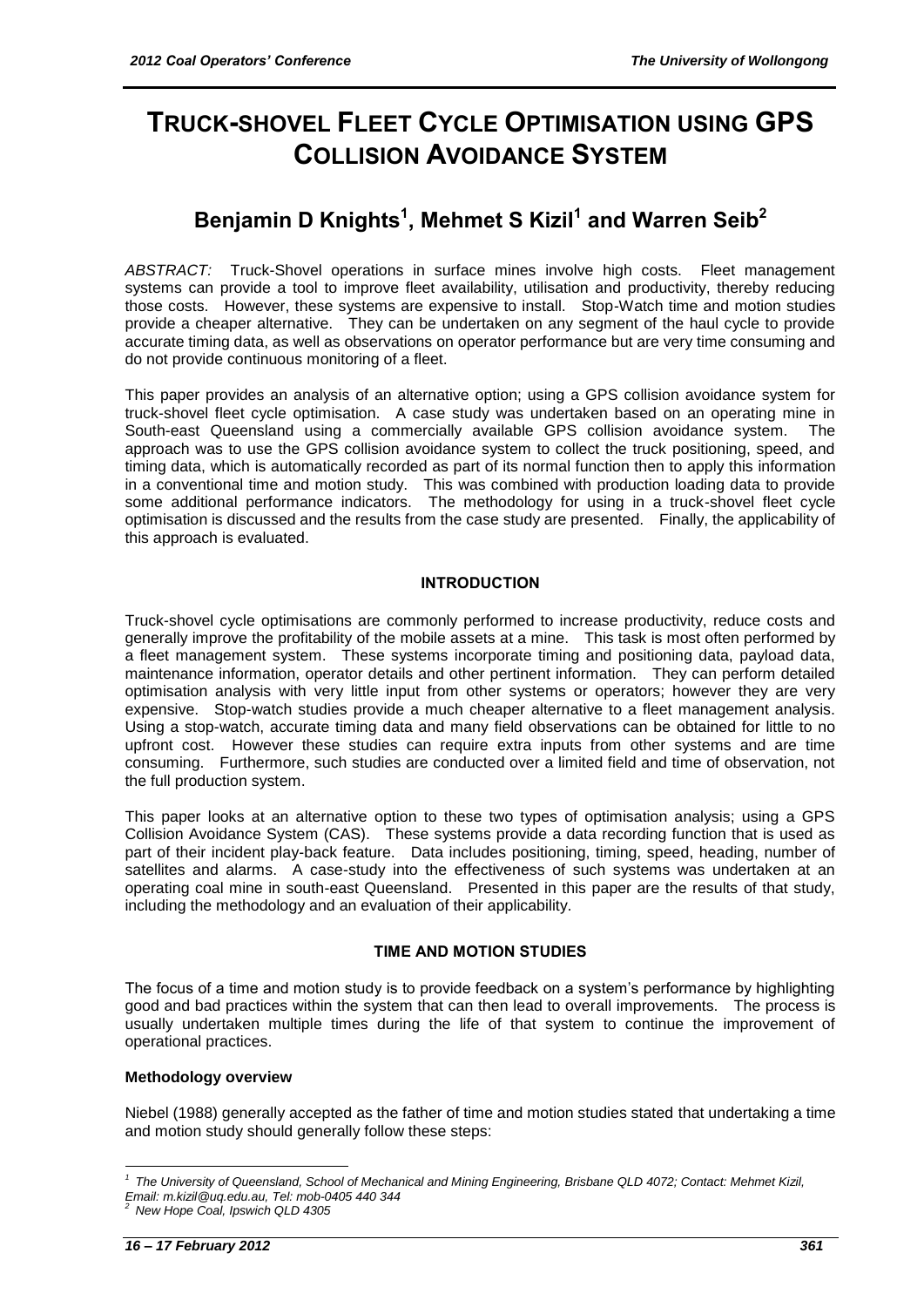- 1. Get the facts;
- 2. Present the facts;
- 3. Make an analysis;
- 4. Develop the ideal method;
- 5. Present the method;
- 6. Install the method;
- 7. Develop a job analysis;
- 8. Establish time standards; and
- 9. Follow up the method.

Arzi (1997), who continued on from Niebel's work, compiled a set of steps that was more robust and applicable to this investigation, those being:

- 1. Selection of project and objectives definition;
- 2. Definition of measures for evaluating the design in view of the objectives;
- 3. Determination of the project limitation and freedom of action;
- 4. Data gathering and presentation;
- 5. Analysis of the data;
- 6. Development and presentation of alternative methods;
- 7. Evaluating alternative methods and selection of the best one;
- 8. Detailed design and presentation of the selected method;
- 9. Implementation of the designed methods (work place and method); and
- 10. Following up the method.

Both of these procedures cover five major components:

- 1. Definition;
- 2. Data collection;
- 3. Data analysis;
- 4. Evaluation; and
- 5. Implementation.

Another key component highlighted is the requirement to continually re-evaluate the processes; however this is not an actual step in the time and motion study itself.

### **CASE STUDY METHODOLOGY**

#### **Definition**

A time and motion study should be well defined to have clear goals and maintain the focus of the investigation. The investigation undertaken, focused on the haul cycle of a selected fleet of coal trucks at one open cut mine. The haul cycle was broken down into separate tasks:

- Spot time at loader and dump;
- Travel time loaded and empty: and
- Dumping and loading times.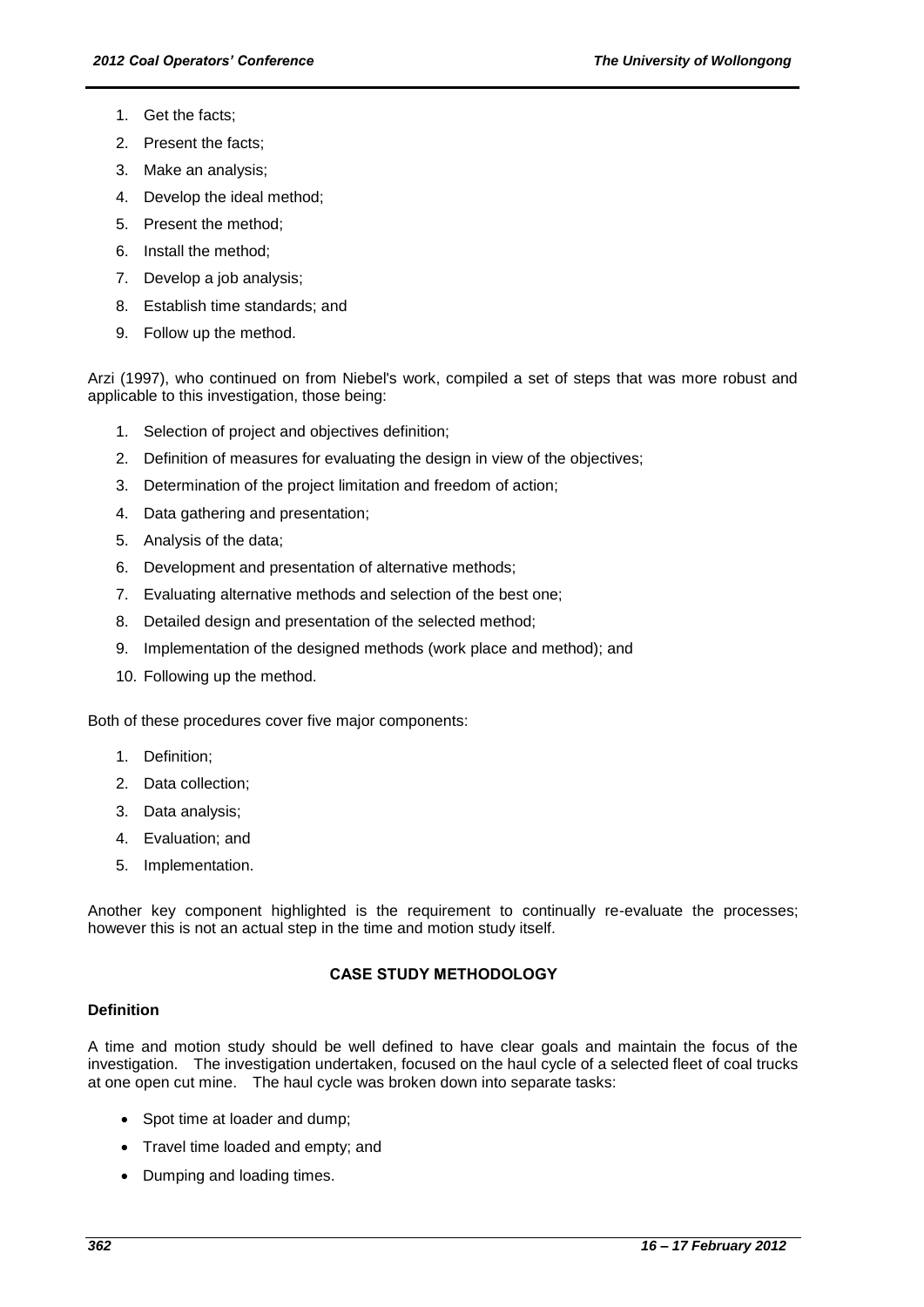The delays in the cycle were also analysed, where possible. As this was a test case-study to analyse the capabilities of the system, the evaluation of the analysed data was left open, undertaking investigations where data limitations permitted.

#### **Data collection**

The data was collected on a fleet of five 136 t off-highway rear dump coal haul trucks. The data covered the period of time between 10:00 am on the 10/06/11and 10:00 am on the 11/06/11, a twenty four hour period including three different shifts. During this time the trucks were operating from two different pits ("southern" and "central" pits) loading coal to the coal bins and ROM stockpile. Payload and maintenance information was also collected to assist in the evaluation step of the study.

#### **Data analysis**

The data analysis step is where the time study is undertaken. This is done by calculating the average time to perform a specific task, in this case a section of a haul cycle. This can be done by using the mean or mode of the sample and is called a time standard. Once the time standard for a task has been found, it can be used as a rating factor to highlight good and bad performances which are later evaluated.

For this analysis time standards for each task were calculated using Google Earth to interpret the downloaded file's traces. These standards times were then entered into and analysed using Microsoft© Excel™. The mean, median, mode, standard deviation and range were all found and a histogram plot of the distribution was produced to provide better understanding of the samples.

#### **Evaluation**

As outlined in the case-study definition, the scope of the evaluation was left completely open. Many evaluation methods and techniques were explored. Some of these options were ultimately rejected as data limitations prevented them from being viable. Some of those rejected were:

- Availability;
- Productivity; and
- Telemetry analysis.

Those that were used included: utilisation, TKPH analysis; and motion study analysis.

The utilisation, in general, is defined as the percentage of uptime hours that the truck was operating (Paraszczak, 2005). In this case uptime hours would refer to the available hours. The availability and therefore the available hours could not be calculated definitively, but as the maintenance reports indicated no scheduled maintenance or downtime, it was assumed that availability was 100%.

Tonne Kilometres Per Hour (TKPH) is a non-standard unit of measure for the load bearing capacity of a truck tyre (TAM, 2008). It can also be used as a form of productivity indicator when calculated for an entire truck rather than a single tyre. It accounts for not only the payload and time travelled, but also the distance travelled, therefore providing a more accurate result when evaluating loaded travel times over slightly different distances.

A motion study evaluates the different motions that are required to complete a task to identify why a certain task has been performed better or worse than the average. This can be as simple as spotting the differences or as complex as defining why a certain order of motions works better than another. In the case of a haul cycle this would focus on truck positioning and manoeuvring by the operator.

#### **Implementation**

The implementation step is undertaken after the analysis and evaluation is complete. It involves setting in place ways to ensure the good practices identified are used and bad ones are eliminated. As this is only a test case-study and the implementation is not impacted upon by the means in which the time and motion is undertaken, this step was not undertaken.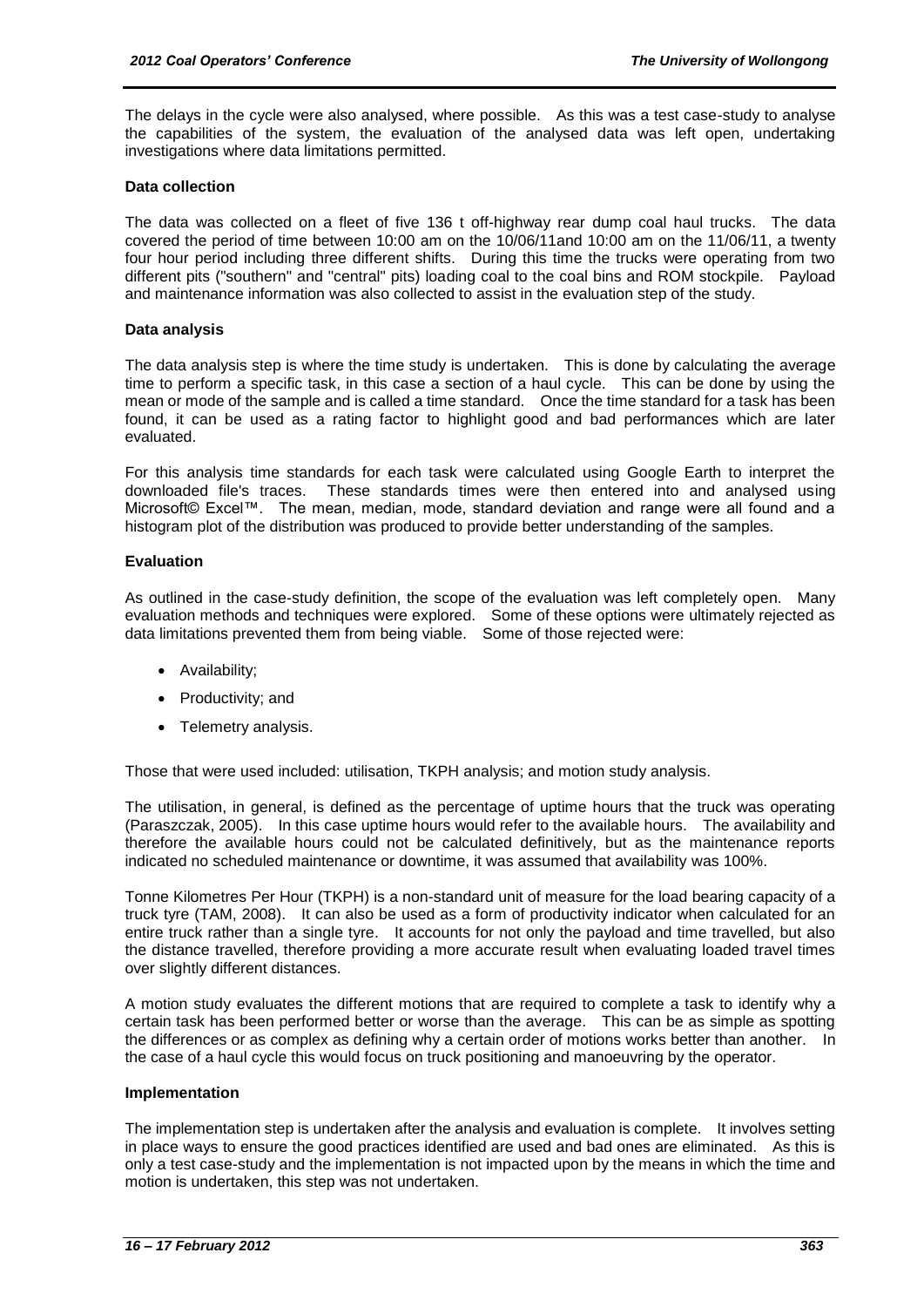#### **RESULTS**

#### **Time standards**

The time standards were calculated for each section of the haul cycle as outlined and delays in the system were also highlighted. The time statistics were broken down into an average and optimal case. The optimal case is different in that it had significance or explainable outliers removed from the data set.

The travel time empty readings were split in two; one set for the central pit and one set for the southern pit. The statistics for the central pit are shown in Table 1 and a histogram of the sample is shown in Figure 1. The standard time for both the average and optimum case were identical for the central pit as no outliers were removed. The statistics for the southern pit are shown in Table 2 and a histogram of the optimum sample is shown in Figure 2. Six entries were removed from the optimum case in the southern pit due to the truck either travelling through central pit en-route to the southern pit or taking a detour through other areas of the mine.







#### **Table 1 - Central pit travel time empty standard time statistics**

| <b>Statistic</b>          | Average/Optimum Case (s) |
|---------------------------|--------------------------|
| Mean                      | 331.86                   |
| Median                    | 330                      |
| Mode                      | 330                      |
| <b>Standard Deviation</b> | 36.15                    |
| Range                     | $255 - 420$              |

#### **Table 2 - Southern pit travel time empty standard time statistics**

| <b>Statistic</b>          | Average Case (s) | Optimum Case (s) |
|---------------------------|------------------|------------------|
| Mean                      | 478.70           | 466.55           |
| Median                    | 461              | 457              |
| Mode                      | 470              | 423              |
| <b>Standard Deviation</b> | 61.35            | 42.94            |
| Range                     | $396 - 716$      | $396 - 611$      |

The travel time loaded readings were also split in two. The statistics for the central pit are shown in Table 3 and a histogram of the sample is shown in Figure 3. The standard times for both the average and optimum cases were identical for the central pit as no outliers were removed. The statistics for southern pit are shown in Table 4 and a histogram of the optimum sample is shown in Figure 4. Two entries were removed from the optimum case in the southern pit due to the truck taking a detour through other areas of the mine.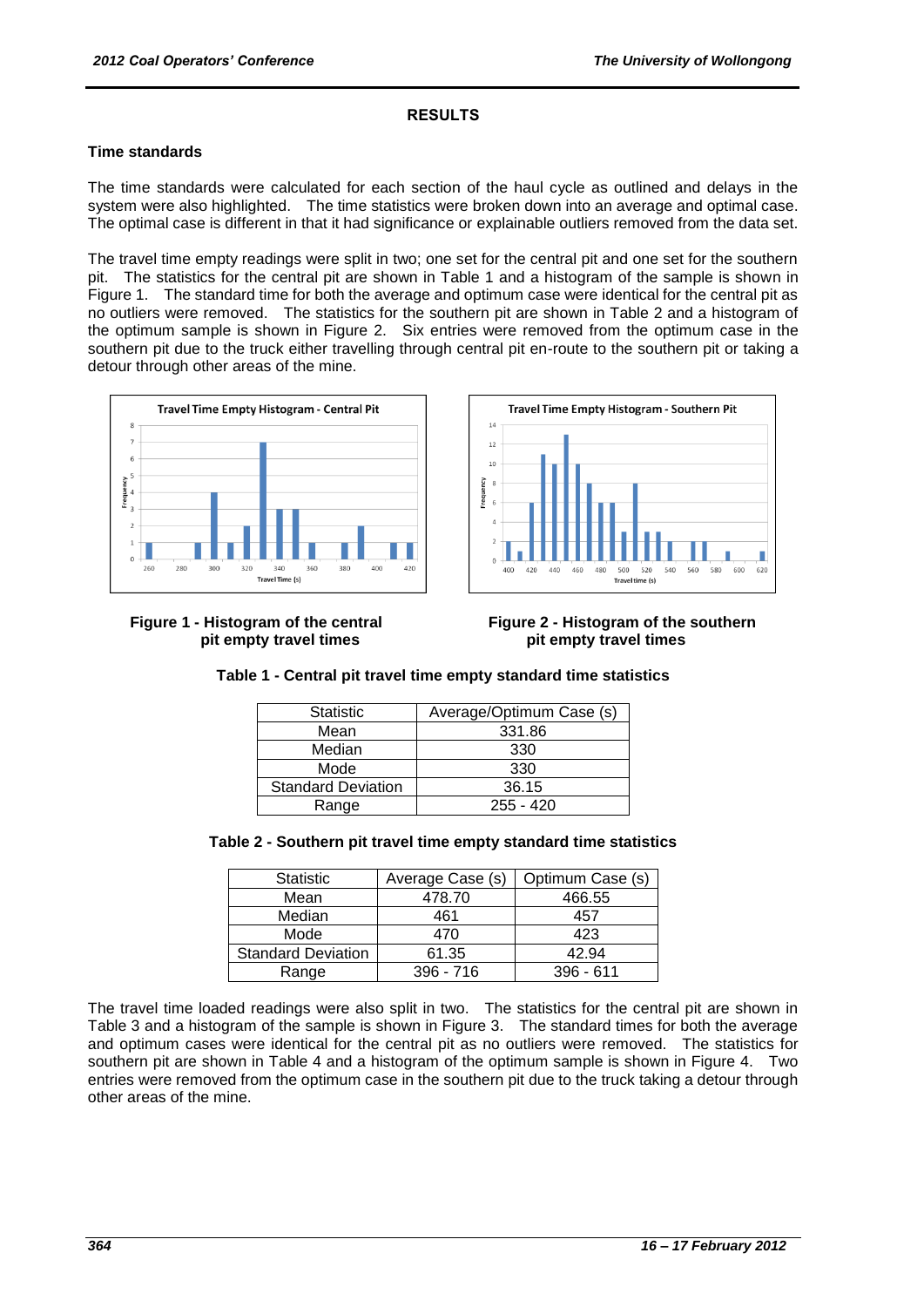



**Figure 3 - Histogram of the central Figure 4 - Histogram of the southern pit loaded travel times pit loaded travel times**

|  |  | Table 3 - Central pit travel time loaded standard time statistics |  |
|--|--|-------------------------------------------------------------------|--|
|--|--|-------------------------------------------------------------------|--|

| <b>Statistic</b>          | Average/Optimum Case (s) |
|---------------------------|--------------------------|
| Mean                      | 384.57                   |
| Median                    | 385                      |
| Mode                      | 390                      |
| <b>Standard Deviation</b> | 28.29                    |
| Range                     | $328 - 441$              |

| Table 4 - Southern pit travel time loaded standard time statistics |
|--------------------------------------------------------------------|
|--------------------------------------------------------------------|

| <b>Statistic</b>          | Average Case (s) | Optimum Case (s) |
|---------------------------|------------------|------------------|
| Mean                      | 600.08           | 596.13           |
| Median                    | 589              | 588              |
| Mode                      | 551              | 551              |
| <b>Standard Deviation</b> | 50.04            | 41.41            |
| Range                     | $528 - 817$      | $528 - 706$      |

Dumping time refers to both dumping at the ROM stockpile and at the coal bin. The statistics for dumping time are shown in Table 5 and a histogram of the optimum sample is shown in Figure 5. Five entries were removed from the optimum case due to the truck waiting on the coal bin to open before dumping. The waiting and dumping time could not be separated due to the truck being stationary the entire time so the results were removed.



**Figure 5 - Histogram of the dumping times**

#### **Table 5 - Dumping time standard time statistics**

| <b>Statistic</b>          | Average Case (s) | Optimum Case (s) |
|---------------------------|------------------|------------------|
| Mean                      | 29.78            | 27.90            |
| Median                    |                  | 27               |
| Mode                      | 25               | 25               |
| <b>Standard Deviation</b> | 11 17            | 5.29             |
| Range                     | 19 - 104         | - 47             |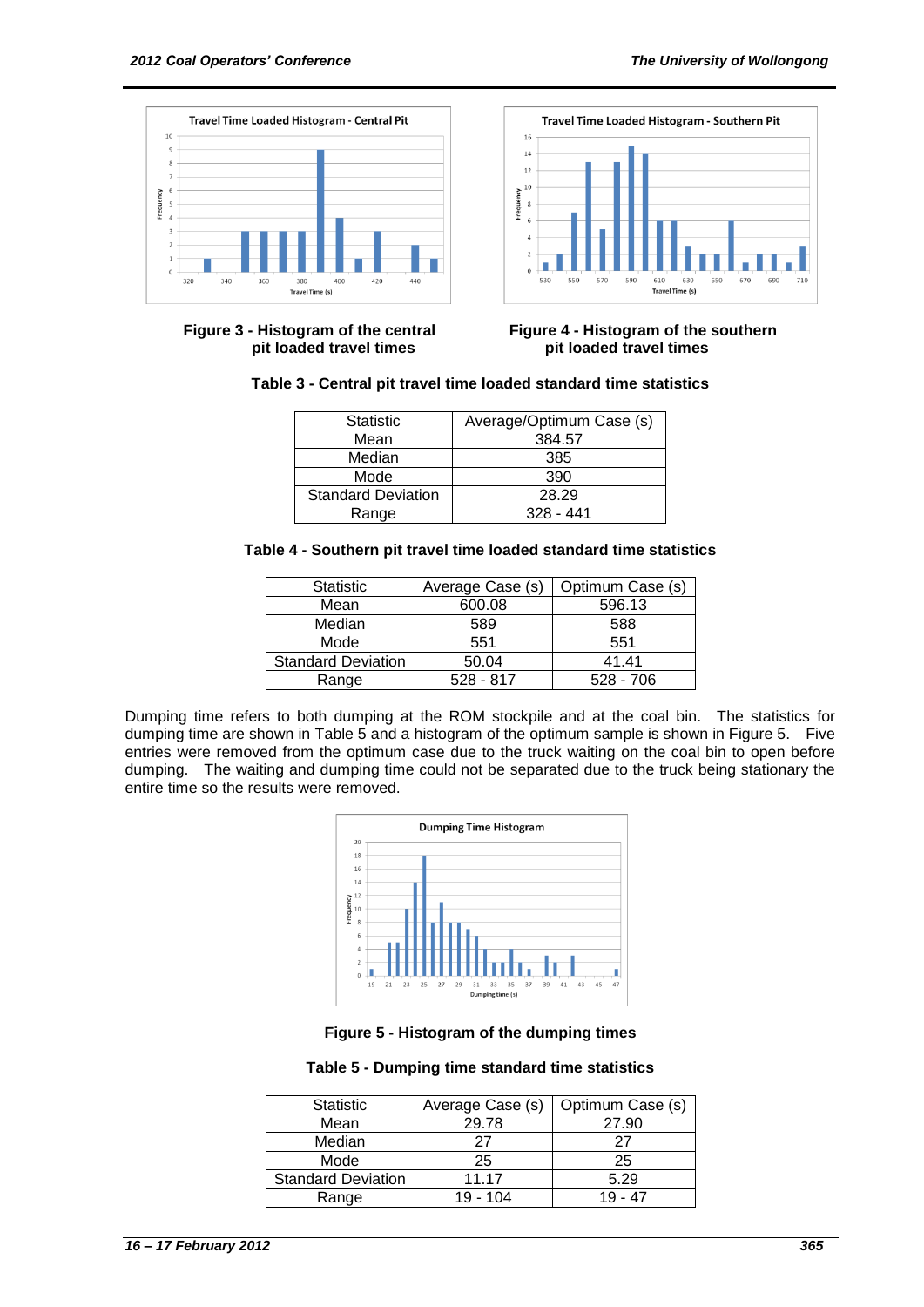The statistics for loading time are shown in Table 6 and a histogram of the optimum sample is shown in Figure 6. Seven entries were removed from the optimum case: four entries due to the truck being half loaded at one location, then moving and getting completely loaded at another; and three due to an operator change after loading was completed.



**Figure 6 - Histogram of the loading times**

| <b>Statistic</b>          | Average Case (s) | Optimum Case (s) |
|---------------------------|------------------|------------------|
| Mean                      | 227.53           | 216.94           |
| Median                    | 219              | 219              |
| Mode                      | 243              | 243              |
| <b>Standard Deviation</b> | 108.60           | 41 7             |
| Range                     | 74 - 1136        | 127 - 348        |

**Table 6 - Loading time standard time statistics**

The statistics for spot time at loader are shown in Table 7 and a histogram of the optimum sample is shown in Figure 7. Three points were removed from the optimal case. One point was removed due to the truck positioning itself ready to reverse during its queuing time, and the other two points were removed due to pausing several times during reversing waiting for the loader to be in position.





|  |  |  |  |  | Table 7 - Spot time at loader standard time statistics |
|--|--|--|--|--|--------------------------------------------------------|
|--|--|--|--|--|--------------------------------------------------------|

| <b>Statistic</b>          | Average Case (s) | Optimum Case (s) |
|---------------------------|------------------|------------------|
| Mean                      | 28.67            | 28.35            |
| Median                    | 27               | 27               |
| Mode                      | 27               | 27               |
| <b>Standard Deviation</b> | 6.52             | 5.38             |
| Range                     | 14 - 58          | 19-50            |

The statistics for spot time at dump are shown in Table 8 and a histogram of the sample is shown in Figure 8. This sample set had many outliers removed, 29 in total. Two of these were removed due to multiple attempts to position the truck at the ROM stockpile. The remaining 27 were removed due to the truck waiting for the coal bin to be open/ available for dumping. For this case an attempt was made to separate out the waiting time from the spot time. This proved difficult, however, as when the truck is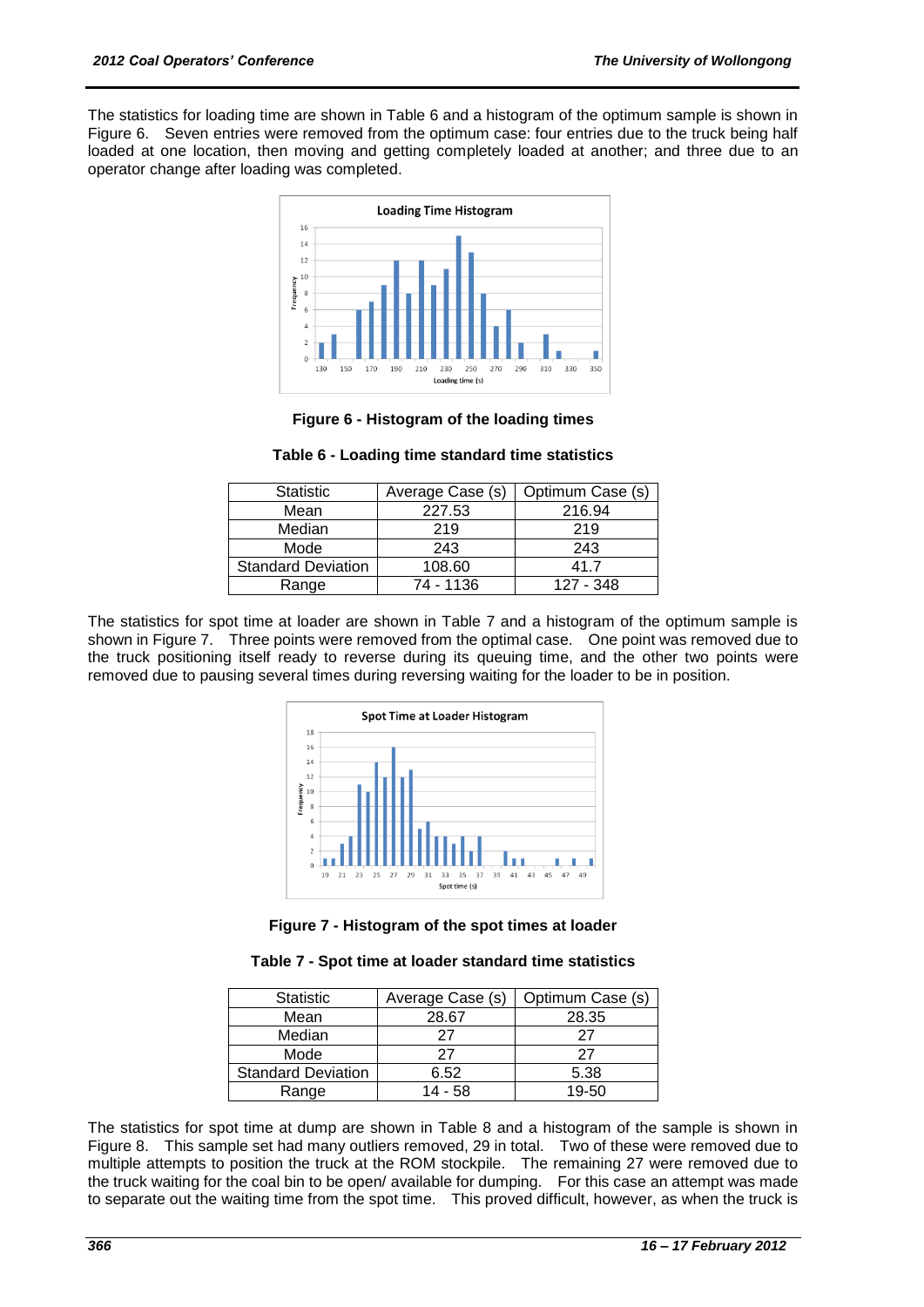forced to wait it must come to a stop and then accelerate again. This additional stop adds extra time during spotting through acceleration and deceleration that cannot be calculated by simply removing the stationary time. Consequently these samples were removed.



#### **Figure 8 - Histogram of the spot times at dump**

| Table 8 - Spot time at dump standard time statistics |  |  |  |  |  |
|------------------------------------------------------|--|--|--|--|--|
|------------------------------------------------------|--|--|--|--|--|

| <b>Statistic</b>          | Average Case (s) | Optimum Case (s) |
|---------------------------|------------------|------------------|
| Mean                      | 64.28            | 30.25            |
| Median                    | 31               | 29               |
| Mode                      | 29               | 29               |
| <b>Standard Deviation</b> | 86.02            | 5.52             |
| Range                     | 18-496           | 18-48            |

It can be seen in some of the samples that removal of outliers has a significant effect on the mean and standard deviation. In the loading and dumping time samples the standard deviation is halved and in spot time at dump it is reduced by more than 90%. The mean in the spot time at dump sample is also reduced by half. Those outliers that have a significant statistical impact on the time standards would also be contributing to large amounts of lost production time.

The histograms all show a similar distribution pattern; a regular or left skewed bell curve. The left skewed distributions are for those samples that have comparatively lower means (spot and dumping times). This is due to it being difficult to significantly go under the mean, whereas it is quite easy to exceed it. The loading time sample is somewhat different from the others. It is regular in shape but is also slightly bi-modal. This could be due to the loader not using a consistent number of bucket loads to fill each truck.

These results provide the basis for comparison of good and bad results, both within the set and in the future. They also provide a good starting data for planning and scheduling purposes.

#### **Delays**

There were two major sources of delays that could be calculated; queue time at loader and parked up time. The statistics for queue times are shown in Table 9 and a histogram of the sample is shown in Figure 9. As these are delays they are all counted in the average case.



**Figure 9 - Histogram of the queue times at loader**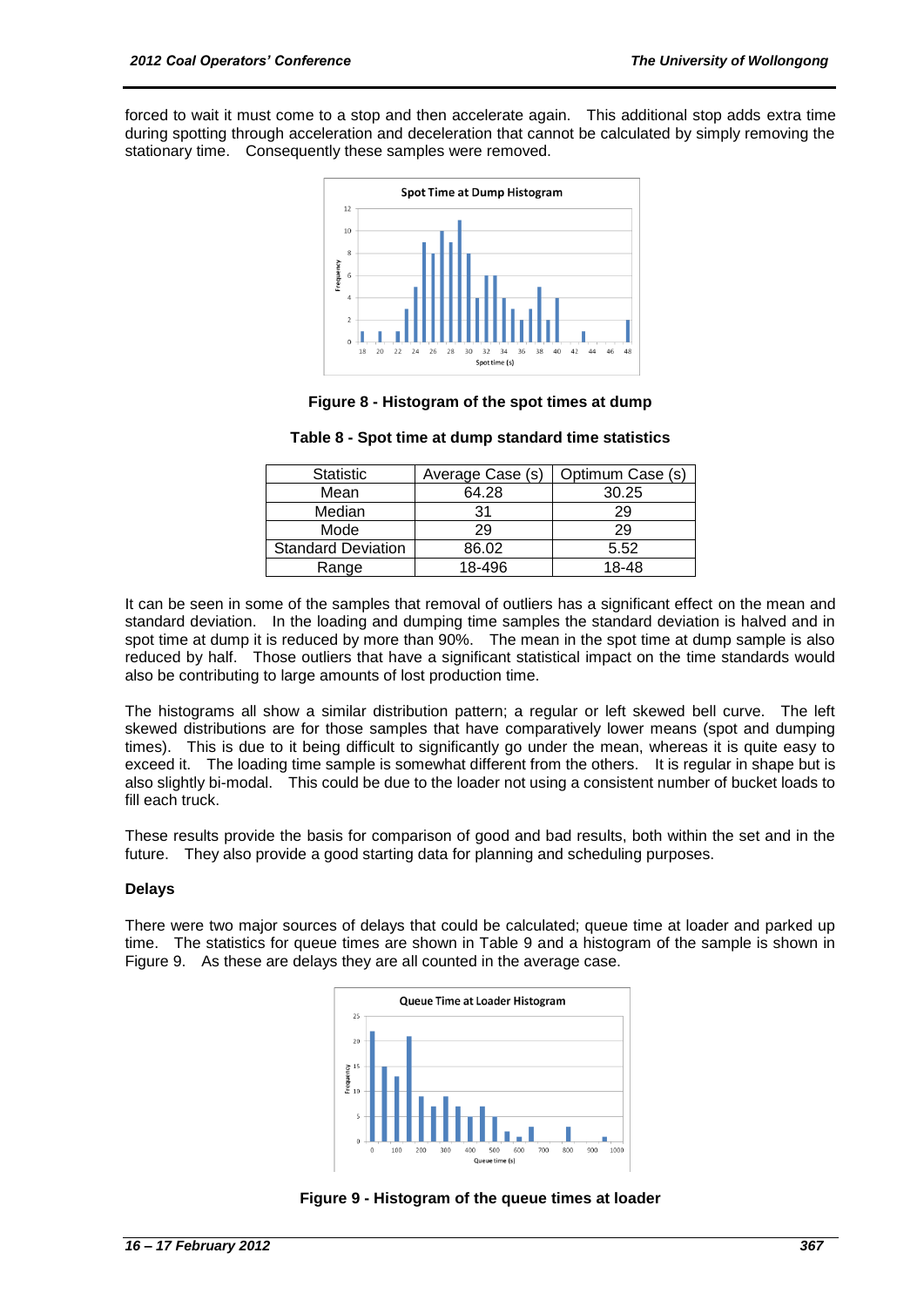| <b>Statistic</b>          | Average Case (s) |
|---------------------------|------------------|
| Mean                      | 199.12           |
| Median                    | 135              |
| Mode                      |                  |
| <b>Standard Deviation</b> | 198.92           |
| Range                     | )-936            |

#### **Table 9 - Queue time at loader standard time statistics**

The spread on this sample is not a bell curve, which is to be expected as most results are zero and cannot go negative. The most significant part of this sample is the mean. At 200 s per cycle this adds a large amount of lost time. In total 7 h and 11 min out of the 120 h of recording time was lost due to queuing, which is just under 6%. This is significant lost production.

A significant amount of parked up time was found throughout the recording period, on all trucks. The causes of these parks are not known but would mostly be caused by shift changes, crib breaks, lack of operator or planned downtime. However, all parked up time was assumed to be caused by operational delays as no maintenance downtime was found. Therefore, it was assumed that availability was 100%. There was a total of 51 h of lost time found due to park ups; this gave a utilisation of 57.5% based on the 120 h of recording. This is quite low and creates a large loss of production. This is however a relatively small sample set for the calculation of utilisation of a fleet and may not be a complete representation of the entire fleet.

#### **Payload analysis**

A payload analysis was performed to see what affects, if any, the variation of payload weights would have on loading times and loaded travel times. The payload data was directly compared to the loading times to see if there was a correlation between the two. None was found.

To evaluate the loaded travel times, the average speeds were plotted against payload carried for that trip. The scatter plot is a graphical means of showing the TKPH results whereby the higher results fall higher and to the right on the plot and lower results fall lower and to the left on the plot. It would be expected that if there was a correlation between payload and average speed that in would show up on this plot. The graph of the results can be seen in Figure 10. Also included on the plot is a breakdown of which truck and shift the recording took place and by extension when a different operator was on the machine. The three numeral code refers to a different truck number and the letters A, B and C refer to the first day shift, night shift and second day shift respectively.

The plot shows little to no correlation at all; so the conclusion would be that payload does not affect average speeds and thereby loaded travel times. By including the various operators a different correlation can be identified. The data points for each separate operator are somewhat grouped together indicating that a major factor in the loaded travel time performance may be the operator performance. There are however a number of outliers within sample 312A, 312B and 314B. It was found that these outliers all occurred during or close to shift changes and crib breaks. This could mean a different operator was on the truck for a hot seat change-out giving more weight to the theory that operator performance is a driving factor.



**Figure 10 - Southern pit TKPH analysis scatter plot**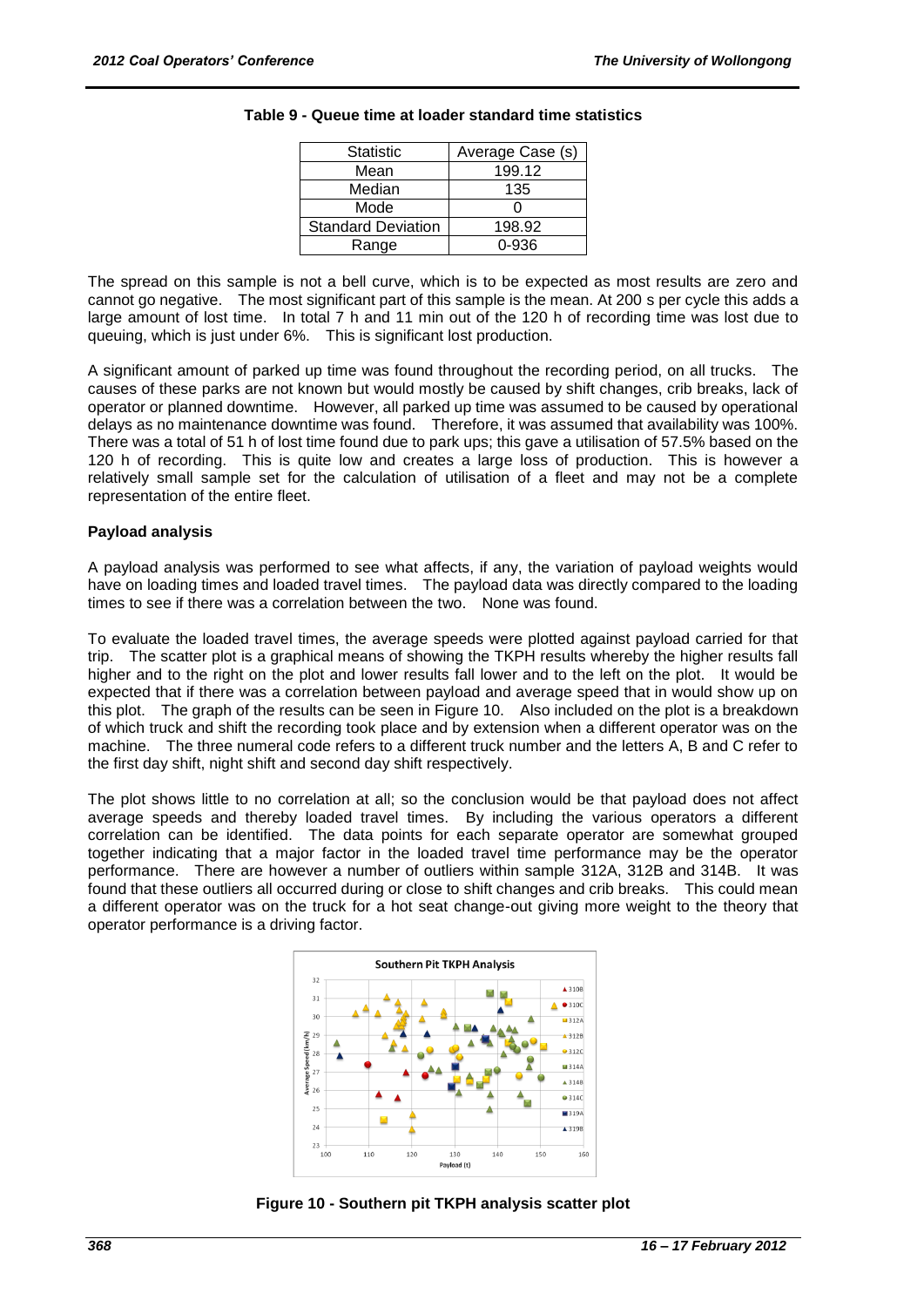#### **Motion study**

Motion study principles were applied to analyse the method by which operators spotted their trucks at both the loader and dump face. The analysis was first performed on the sample for truck 312 on the night shift as this had the largest sample size. A number of both very good and bad performances were found from the time standard calculations and compared to see if there were any significant differences in the method. Figure 11 shows two such cases at the coal bin and Figure 12 shows three cases from the loading face.

Each blue string represents a different attempt at spotting. The highlighted traces represent some of the best and worst cases from this sample. There were several key differences found between the red and green samples at the coal bin. The first was, the green case travels much closer to the coal bin before reversing than the red case, reducing the distance travelled in reverse. This is faster as the truck travels slower in reverse. The second was that the green case travels along a wider arc when approaching. This may seem like a slower option but on analysis it was found that taking the wider arc is quicker because the truck is able to travel at faster speeds. The third difference can"t actually be seen from the snapshots but was evident when replayed at real speed. In the red case the truck remained stationary for a few seconds longer when transitioning from forwards to reverse.

All three of these differences also applied to the cases at the loading face. However there was a fourth difference between the red and green case at the loader face. When the truck reversed in the red case it had to slow and redirect on approach to the loader. This added an additional three seconds, and was the only difference between the red and orange cases at the loader face.



**Figure 11 - Spot attempts at the coal bin of Figure 12 - Spot attempts at the loader of**  truck 312 on night shift truck 312 on night shift

#### **Case-study performance review**



As part of the review of the performance of the GPS CAS, it was compared to other methods of performing time and motion studies.

A stopwatch study is the simplest method of completing a time and motion study. It involves manually collecting timing data with a stopwatch and recording any other observations as they happen, either while on an operating truck or observing from a distance. The CAS had a number of benefits over this method. The biggest advantage is the CAS automatically records data and it records more information than can be obtained from simple field observations. It also removes almost all the time spent in the field. There is one disadvantage in that the collected data needs to be formatted before it can be analysed. However, the added time from this step is less than half the extra time required to collect data from a stopwatch.

From the analysis stage onwards both studies would be the same. Both would require external input for payload information or other telemetry data. The final difference is the price of the two studies. In terms of time cost, the CAS is better, but in terms of upfront costs there is no comparison. A stopwatch could cost around ten dollars whereas a GPS CAS costs hundreds of thousands of dollars. The cost component is somewhat irrelevant as many mines already have CAS"s installed for safety reasons, and